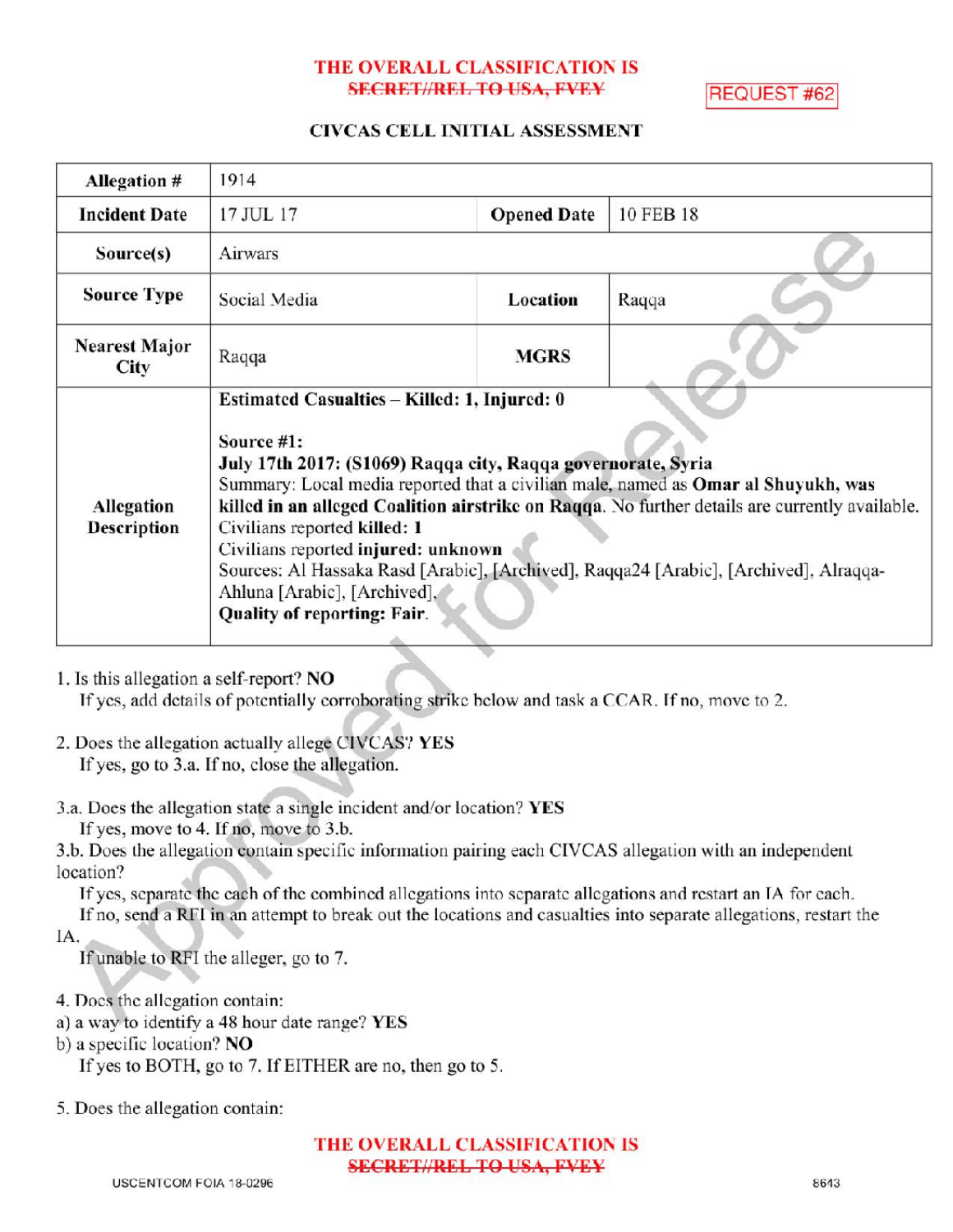# THE OVERALL CLASSIFICATION IS SECRETIAREL TO USA, FVEY

- a) <sup>a</sup> way to identify <sup>a</sup> 48 hour date range? YES
- b) a specific time of day or timeframe? NO
- c) <sup>a</sup> general location? NO
	- If yes to ALL three, then go to 7. If ANY are no, go to 6.

6. Does the allegation contain:

a) Video or photo evidence of CIVCAS that can be used to narrow the date/time or location of the allegation? NO

If yes, go to  $7.$  If no, go to  $6.b$ .

- b) Are there at least two corroborating sources (total of 3) that independently reported the allegation? YES If yes, go to 7. If no, go to 6.c.
- c) Any high quality sources?

If yes, go to  $7.$  If no, go to  $6.d.$ 

d) Specific facts that warrant a search for strikes?

If yes, go to 7. If no, close the allegation.

7.a. Does the allegation contain sufficient information on the time, location and details to conduct a search for strikes? NO

If yes, go to  $8$ . If no, go to  $7.b$ .

7.b. Explain in detail why there is insufficient information on the time, location, and details to conduct a search for strikes

- The allegation does not include enough information to conduct a proper search for strikes.
- Request a RFI to Airwars for more specifics about the allegation.

IZ &  $MAT:$ CAOC log:

IZ  $\frac{1}{\log x}$ CJFLCC log, -email (Start 18 MAY 2017):

**S¥** TG $\left( \text{t}\right)$ log, -email (Start 22 JUL 2017).

8. Are there any potentially corroborating strikes?

If yes, answer the questions below and task CCAR .

**If no, provide a detailed explanation and close the allegation.** 

#### 1. Assessed date of incident:

### 2. Location:

## THE OVERALL CLASSIFICATION IS SECRET//REL TO USA, FVEY